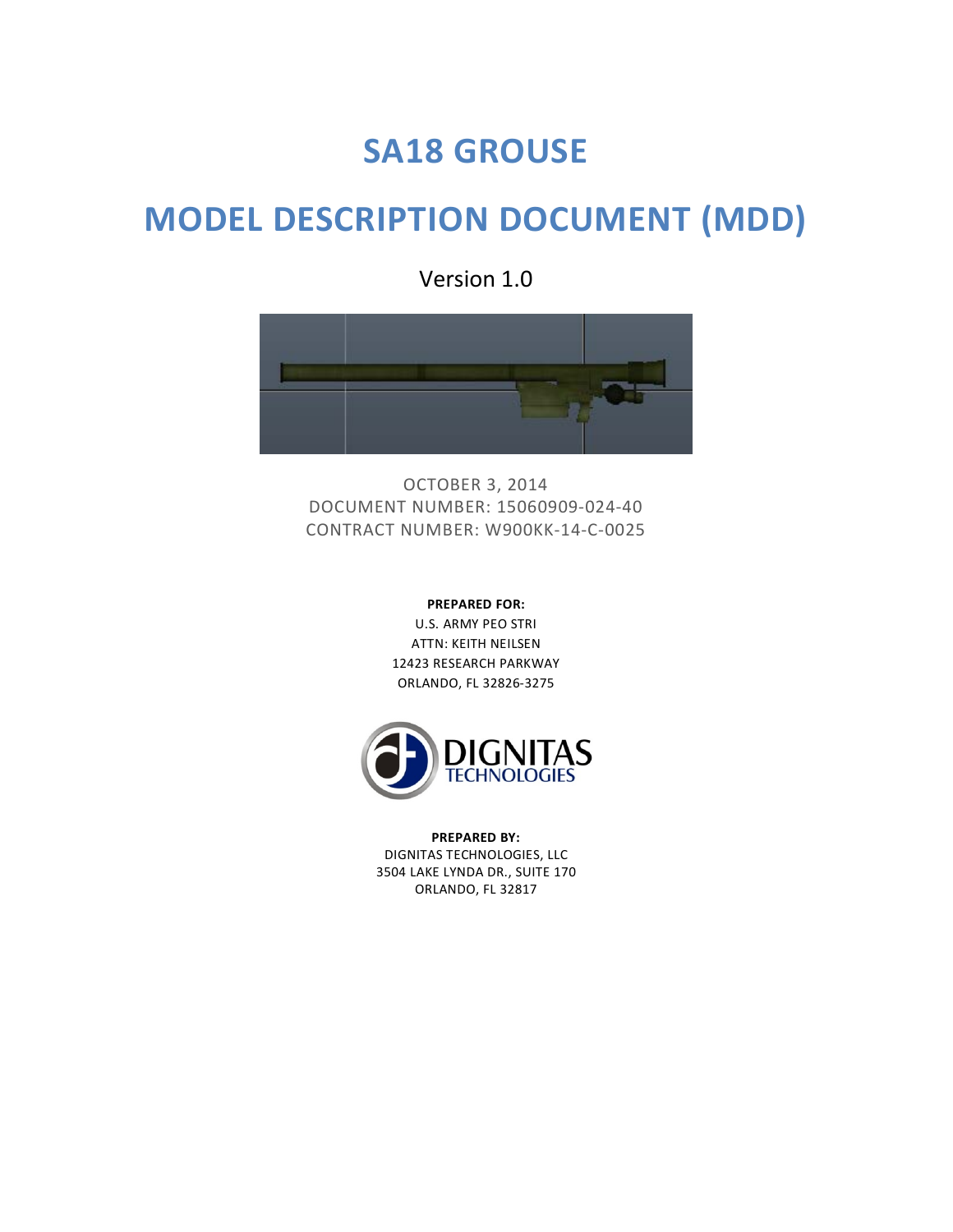## <span id="page-1-0"></span>**DOCUMENT REVISION HISTORY**

| <b>Version</b> | <b>Description</b> | Date     |
|----------------|--------------------|----------|
| U.L            | Draft              | 01/07/15 |
| 1.0            | Initial Release    | 09/11/15 |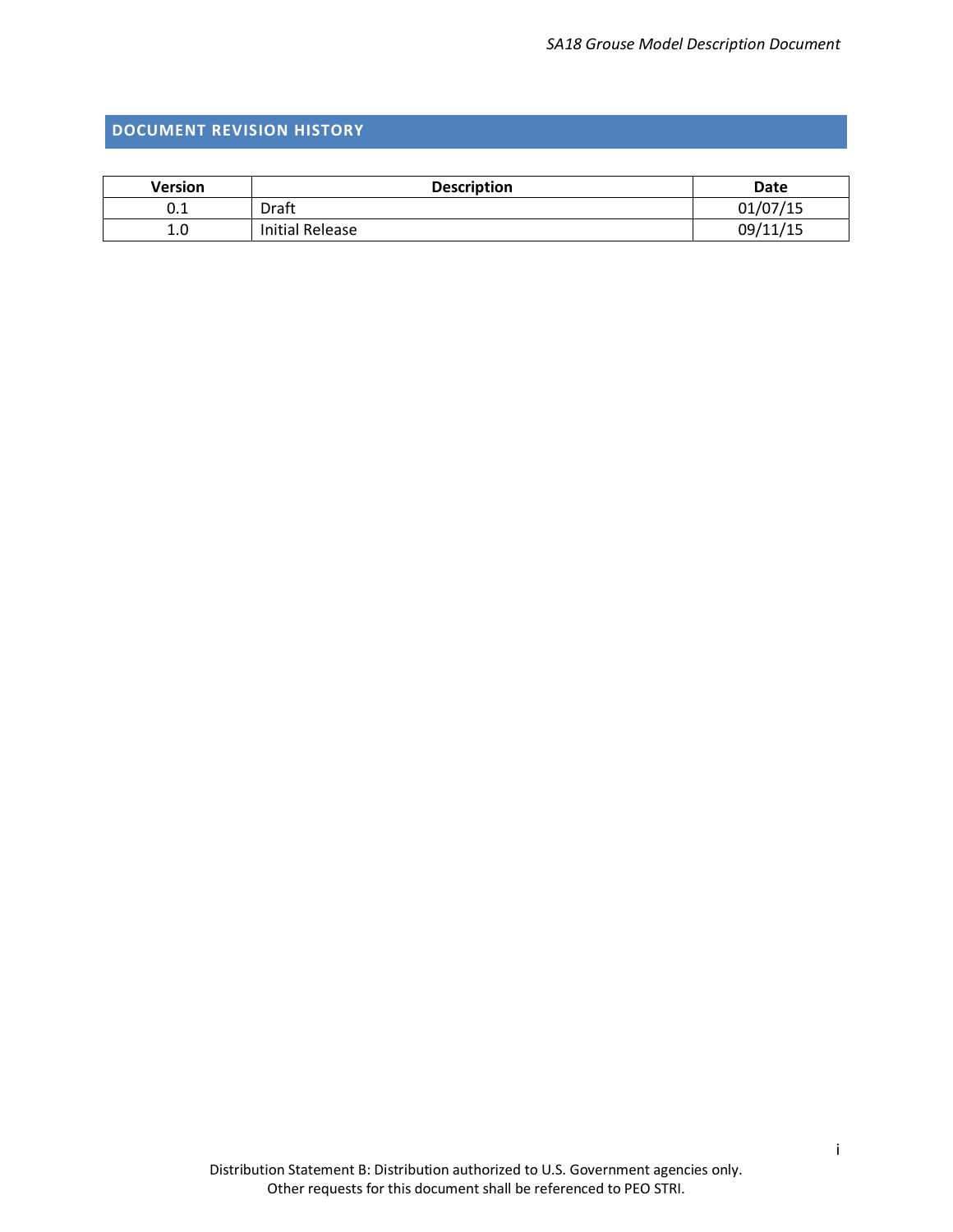# **TABLE OF CONTENTS**

| $\mathbf{1}$   |       |  |  |
|----------------|-------|--|--|
| 1.1            |       |  |  |
| 1.2            |       |  |  |
| 1.3            |       |  |  |
| 1.4            |       |  |  |
| 1.5            |       |  |  |
| $\overline{2}$ |       |  |  |
| 2.1            |       |  |  |
| 2.2            |       |  |  |
| 2.3            |       |  |  |
| 2.4            |       |  |  |
| 2.5            |       |  |  |
|                | 2.5.1 |  |  |
|                | 2.5.2 |  |  |
| 3              |       |  |  |
| 4              |       |  |  |
| 4.1            |       |  |  |
| 5              |       |  |  |
| 6              |       |  |  |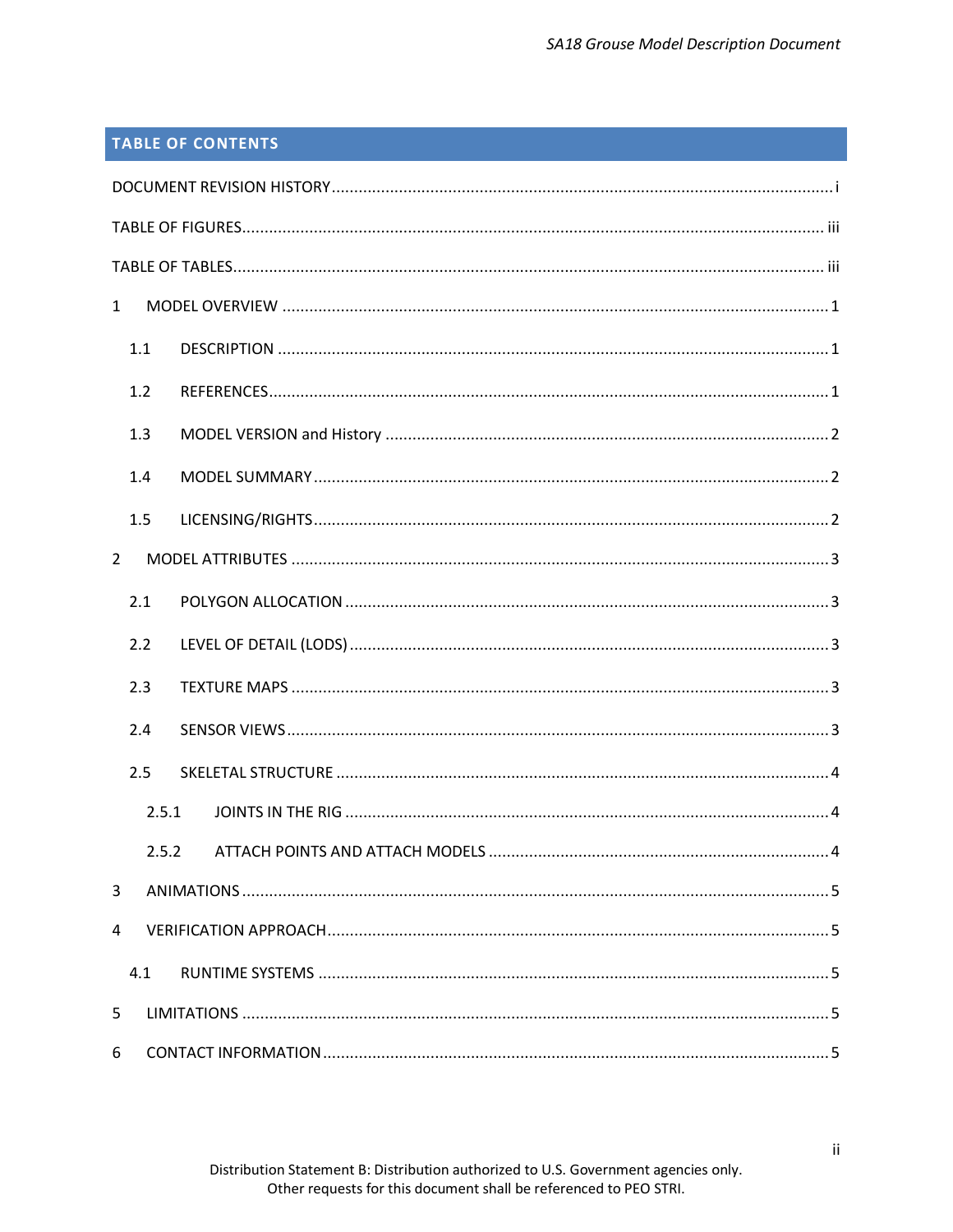# <span id="page-3-0"></span>**TABLE OF FIGURES**

## <span id="page-3-1"></span>**TABLE OF TABLES**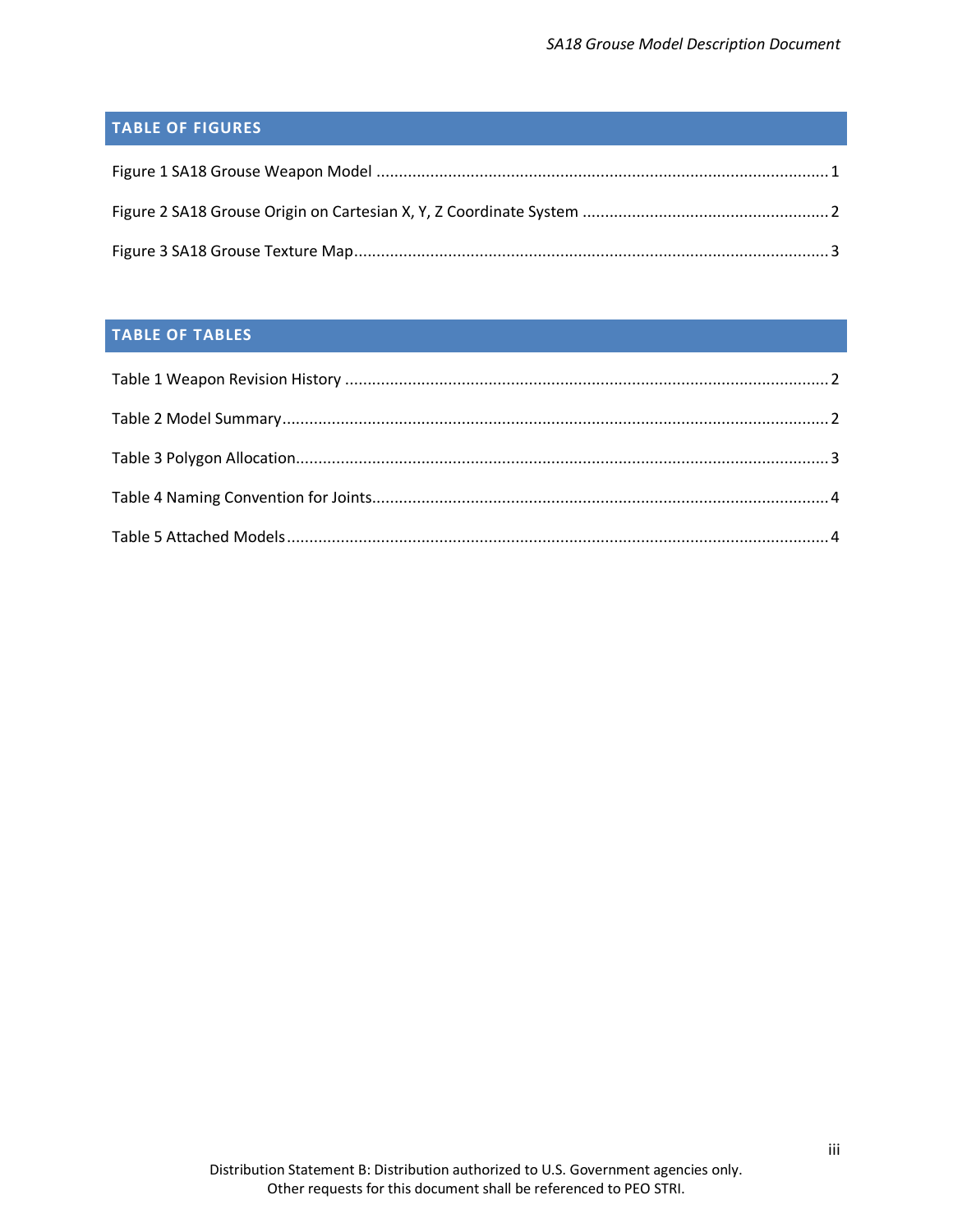#### <span id="page-4-0"></span>**1 MODEL OVERVIEW**

#### <span id="page-4-1"></span>1.1 DESCRIPTION

This document details the 3-Dimensional (3D) model of the SA18 Grouse commonly used by opposing forces and insurgents. The SA18 Grouse weapon model can be used with any of the characters and with a set of animations (see the specific character and animations Model Description Documents for more information). The SA18 Grouse weapon model can be attached to specific attach points on the character models. During runtime, weapons are attached and detached to the character model by the 3D visualization system. This model can be used with any visualization system that can import FBX or COLLADA formats.

The SA18 Grouse weapon model was developed by Dignitas Technologies for the SE Core DT Phase III Small Business Innovative Research (SBIR) project. The model is part of a larger set of character and weapon models, and animations, developed to support the LVC-IA AAR 3D Viewer. The model design was based on internet research of the SA18 Grouse. To meet the LVC-IA AAR performance requirement, a medium fidelity model was developed.

#### <span id="page-4-2"></span>1.2 REFERENCES

- 3D Model Development Process.docx
	- o The 3D model development process details Dignitas Technologies' procedure for building 3D weapons and animations.
- Weapon\_Model\_Specification.docx
	- o The weapon model specification provides the requirements for developing 3D weapon models and attachments.

<span id="page-4-3"></span>

**Figure 1 SA18 Grouse Weapon Model**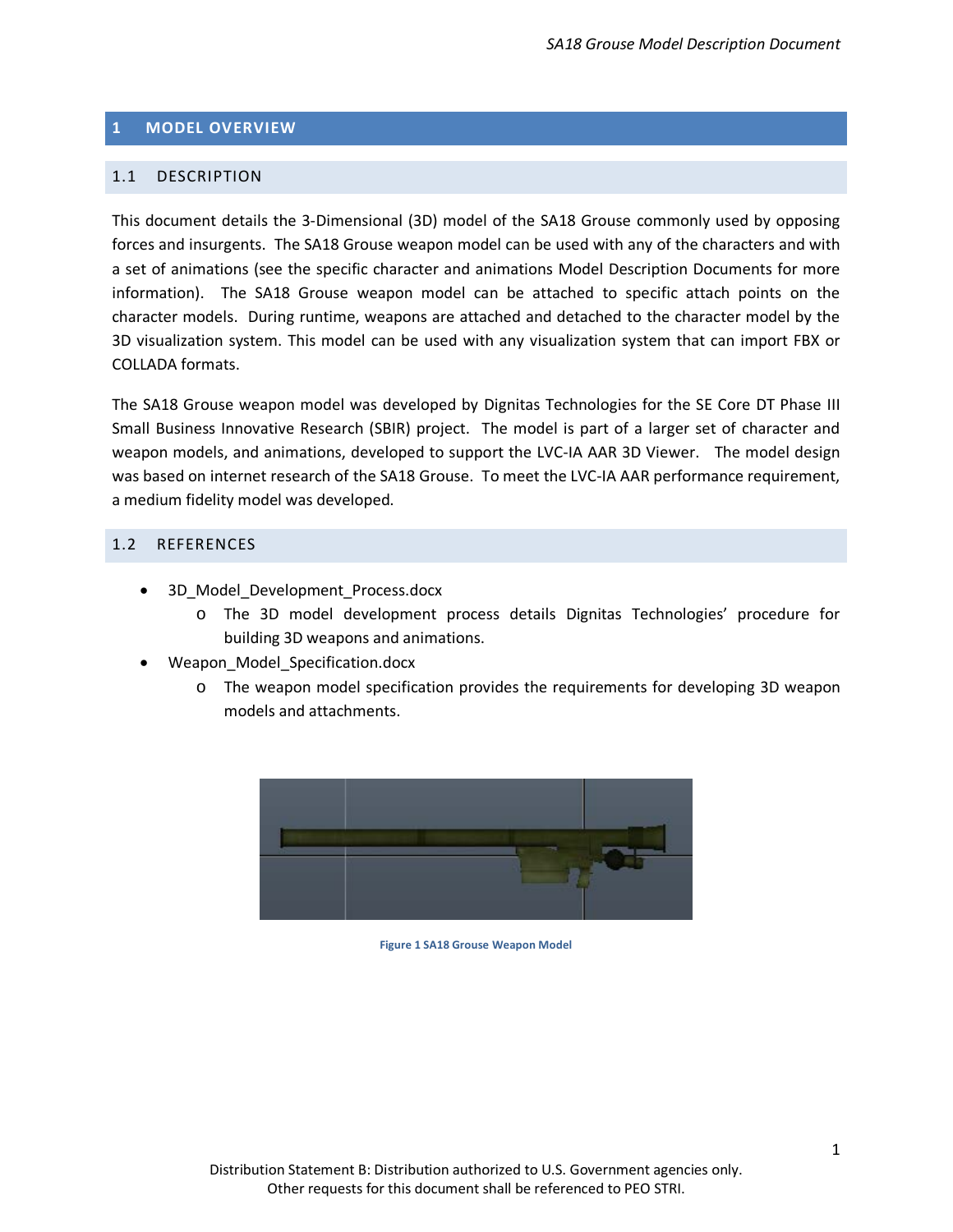## <span id="page-5-0"></span>1.3 MODEL VERSION AND HISTORY

Information about the model version can be found in the "Model\_Version.txt" file located in the model's directory (same directory the model's .fbx file is located).

#### **Table 1 Weapon Revision History**

<span id="page-5-4"></span>

| Version | <b>Description</b>                             | Date     |
|---------|------------------------------------------------|----------|
| t.u     | Initial release of the SA18Grouse skelmesh.fbx | 10/03/14 |

#### <span id="page-5-5"></span><span id="page-5-1"></span>1.4 MODEL SUMMARY

#### **Table 2 Model Summary**

| <b>Model Name</b>                | SA18Grouse skelmesh.fbx                                                  |
|----------------------------------|--------------------------------------------------------------------------|
| <b>Model Units</b>               | <b>Meters</b>                                                            |
| Model Length                     | 1.62 Meters long or 162 Centimeters                                      |
| Coordinate System                | Cartesian X, Y, Z (see Figure 2 below)                                   |
| Model Origin                     | Origin is located at center mass between the launch tube and pistolgrip. |
|                                  | $(0, 0, 0)$ (See figure 2 below)                                         |
| <b>Model Orientation Runtime</b> | Forward: Positive Y Up: Positive Z                                       |
| <b>Model Orientation Maya</b>    | Forward: Positive Z Up: Positive Y                                       |



**Figure 2 SA18 Grouse Origin on Cartesian X, Y, Z Coordinate System**

## <span id="page-5-3"></span><span id="page-5-2"></span>1.5 LICENSING/RIGHTS

Models built by Dignitas Technologies along with all files and documentation, have full Government Purpose Rights.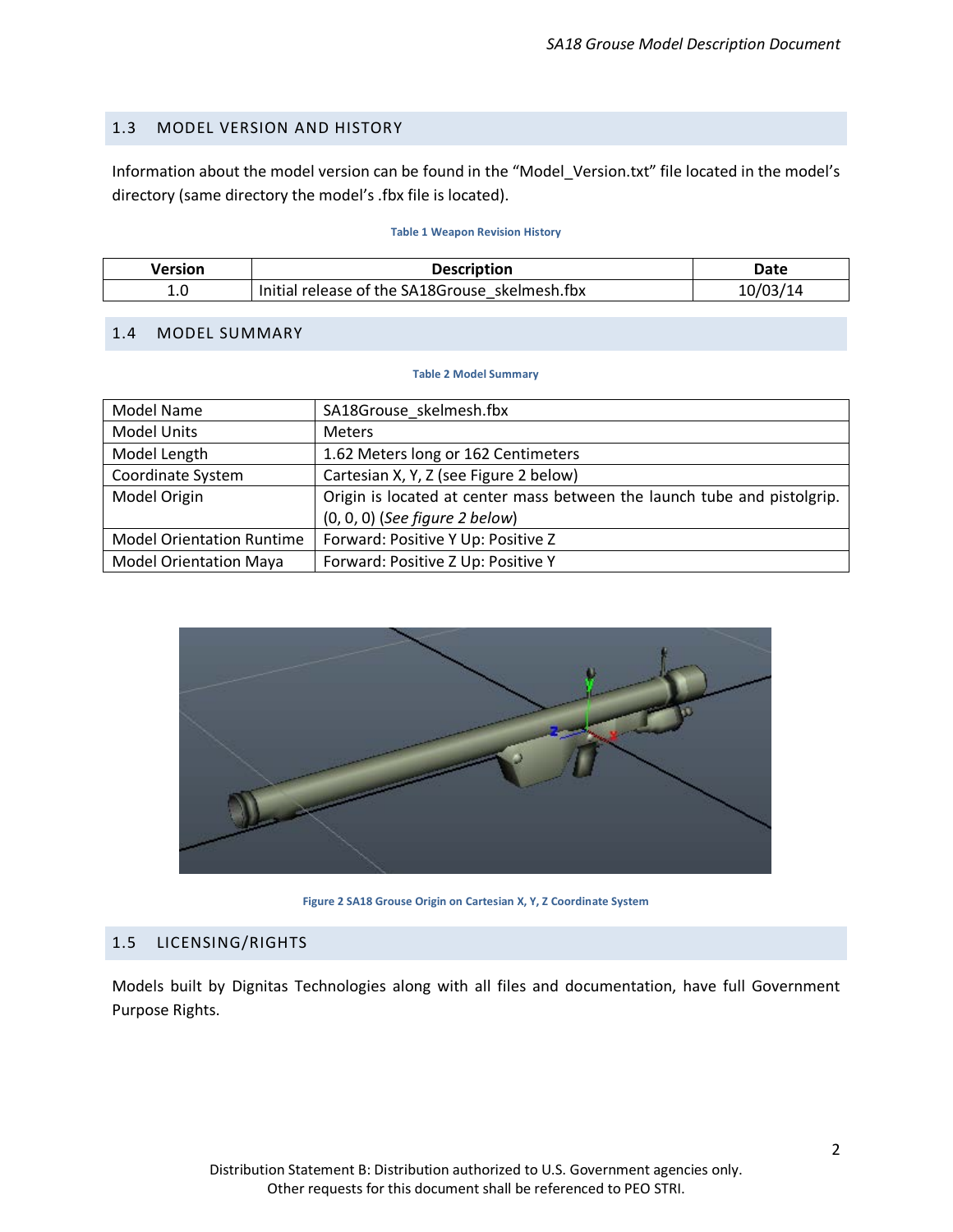## <span id="page-6-0"></span>**2 MODEL ATTRIBUTES**

## <span id="page-6-1"></span>2.1 POLYGON ALLOCATION

Polygon allocation is the number of triangles and vertices for a given state and Level of Detail (LODs) in the model. The method for calculating the number of polygons is to gather each model state then count the polygons present in each representation. Animations are not included in the polygon allocation. The SA18 Grouse weapon model has a single LOD which is labeled LOD0.

#### **Table 3 Polygon Allocation**

<span id="page-6-6"></span>

| <b>Model</b>       | # of Triangles | Vertices<br># of |
|--------------------|----------------|------------------|
| <b>SA18 Grouse</b> | 1604           | ∘ הס<br>OZ 1     |

## <span id="page-6-2"></span>2.2 LEVEL OF DETAIL (LODS)

Dignitas supports only one LOD (LOD0) and no switch distances at this time.

## <span id="page-6-3"></span>2.3 TEXTURE MAPS

#### **Textures:**

- SA18Grouse\_COL.dds (Diffuse) 1024 x 1024 pixels
- Texture Version: 1.0

![](_page_6_Picture_12.jpeg)

#### **Figure 3 SA18 Grouse Texture Map**

#### <span id="page-6-5"></span><span id="page-6-4"></span>2.4 SENSOR VIEWS

Not applicable at this time.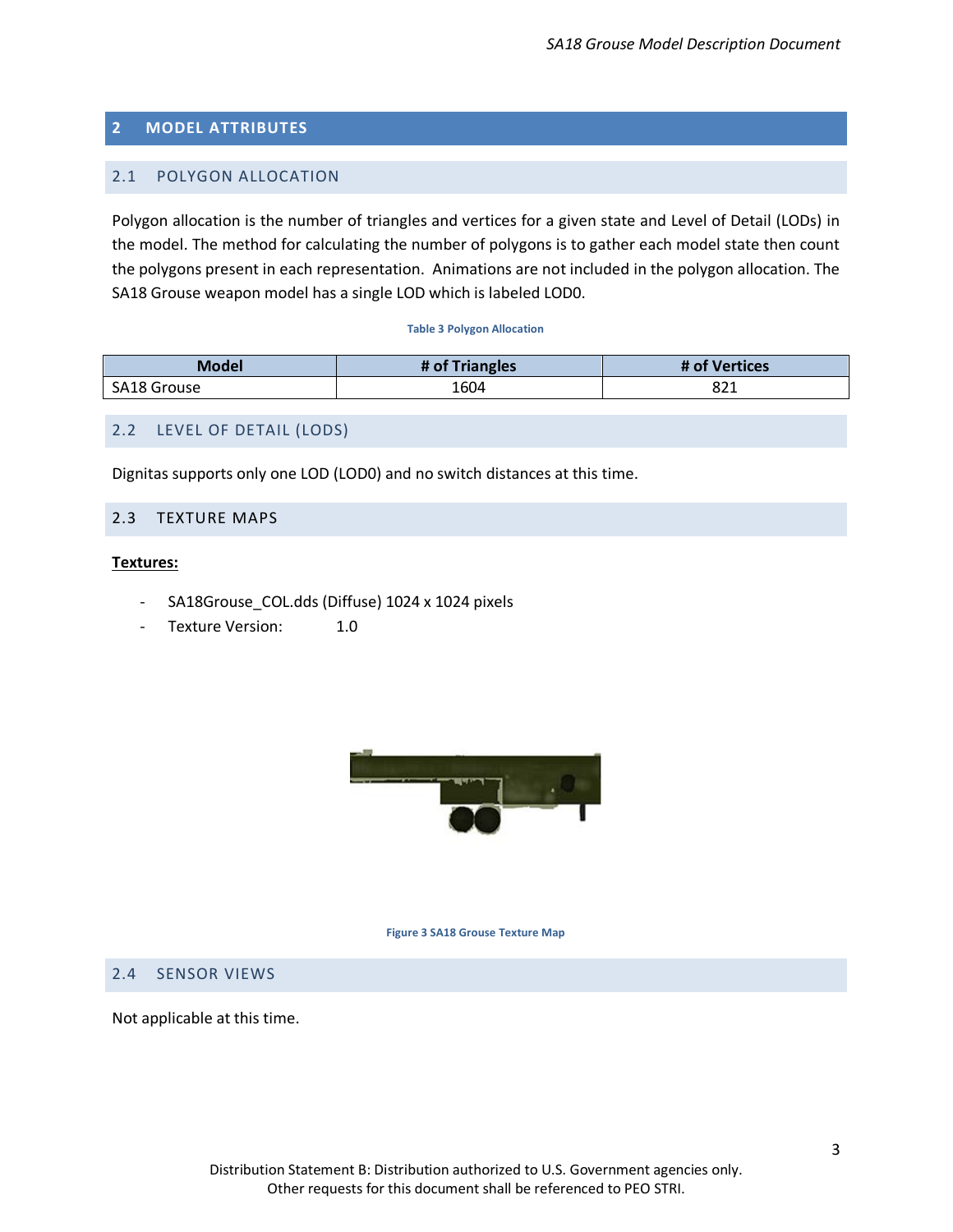### <span id="page-7-1"></span><span id="page-7-0"></span>2.5 SKELETAL STRUCTURE

#### 2.5.1 JOINTS IN THE RIG

A **rig** is a skeleton that attaches to the 3D model to allow for animations to be added. The **joints** in the rig hold the translation and rotational data from the animations.

<span id="page-7-3"></span>Naming convention for joints:

**Table 4 Naming Convention for Joints**

foregrip

pistolgrip

buttStock

#### <span id="page-7-2"></span>2.5.2 ATTACH POINTS AND ATTACH MODELS

<span id="page-7-4"></span>**Attachments** are external models, such as weapons, cell phones, etc, that can be combined with character models at certain **Attach Points** for animations.

**Attach Points** are unweighted joints on the character model rig that represent locations where **Attachments** can be connected.

These Attachments are combined with character models during runtime based on the animation applied to the character model rig. [Table 5](#page-7-4) lists all Attach Points, associated Attachments, and corresponding animations for this weapon model.

#### **Table 5 Attached Models**

| <b>Attach Point (on Rig)</b> | <b>Attach Model</b>    | <b>Animations</b>                   |
|------------------------------|------------------------|-------------------------------------|
| stowedWeaponAttach           | SA18 Grouse (foregrip) | All stowed animations               |
| RightHandWeaponAttach        | SA18 Grouse (foregrip) | All WeaponFiring animations         |
| RightHandWeaponAttach        | SA18 Grouse (foregrip) | Incapacitated and Killed animations |